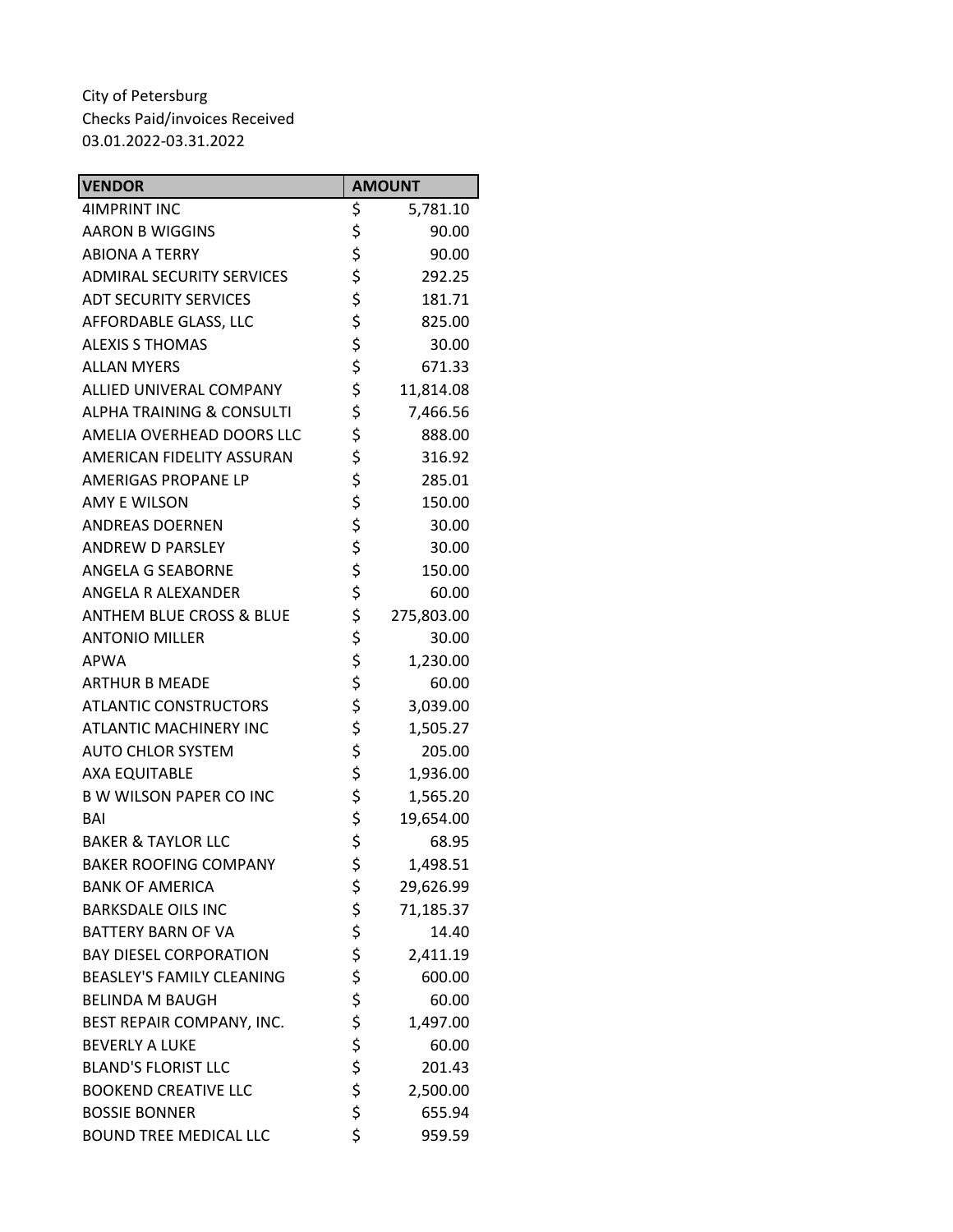| <b>VENDOR</b>                        | <b>AMOUNT</b>    |
|--------------------------------------|------------------|
| <b>BRANDYE N JEFFERSON</b>           | \$<br>90.00      |
| <b>BRESHAE A PATTERSON I</b>         | \$<br>30.00      |
| <b>BRIAN E GORDINEER</b>             | \$<br>67.89      |
| <b>BROWDER'S TOWING &amp; SVC CT</b> | \$<br>65.00      |
| <b>BUCKLEY'S SECURITYSMITHS</b>      | \$<br>238.52     |
| CALLAWAY GOLF SALES CO               | \$<br>213.30     |
| <b>CALVIN L ALSTON</b>               | \$<br>120.00     |
| <b>CAMERON W WOODDY</b>              | \$<br>30.00      |
| <b>CANITRA THOMPSON</b>              | \$<br>50.00      |
| <b>CAPITAL ELECTRIC</b>              | \$<br>853.37     |
| <b>CAPITAL ONE PUBLIC FUNDIN</b>     | \$<br>41,077.25  |
| CARDINAL RUBBER & SEAL IN            | \$<br>195.14     |
| <b>CARDIOLOGY ASSOC OF</b>           | \$<br>812.00     |
| <b>CARL E LAWSON JR</b>              | \$<br>120.00     |
| <b>CARL M BATES</b>                  | \$<br>770.76     |
| <b>CARROT-TOP INDUSTRIES INC</b>     | \$<br>206.13     |
| CARTER MACHINERY CO INC              | \$<br>4,469.59   |
| <b>CASSANDRA F WARD</b>              | \$<br>30.00      |
| CENTRAL VA WASTE MGMT AUT            | \$<br>129,359.23 |
| <b>CHAD L REAVIS</b>                 | \$<br>120.00     |
| <b>CHANCE A ANDERSON</b>             | \$<br>30.00      |
| <b>CHARLES DAVID SANDS</b>           | \$<br>433.76     |
| <b>CHERYL G LONEY</b>                | \$<br>120.00     |
| <b>CHESDIN ANIMAL HOSPITAL</b>       | \$<br>948.71     |
| CHESTERFIELD GENERAL DIST            | \$<br>277.13     |
| <b>CHRISTINE W WOODDY</b>            | \$<br>30.00      |
| <b>CINTAS CORPORATION #143</b>       | \$<br>5,097.06   |
| <b>CINTAS FIRST AID &amp; SAFETY</b> | \$<br>402.04     |
| <b>CITY OF HAMPTON VIRGINIA</b>      | \$<br>105.00     |
| <b>CITY OF PETERSBURG</b>            | \$<br>49.68      |
| <b>CITY OF PETG TREASURER</b>        | \$<br>135.85     |
| <b>CITY OF PETG-PUBL WELFARE</b>     | \$<br>599,300.80 |
| CITY TREASURER-PETERSBURG            | \$<br>14,332.84  |
| <b>CLARENCE E BRUNSON SR</b>         | \$<br>30.00      |
| <b>COBB TECHNOLOGIES</b>             | \$<br>772.53     |
| COCA-COLA CONSOLIDATED               | \$<br>1,329.07   |
| <b>COLONIAL CLEANING SERVICE</b>     | \$<br>37.90      |
| <b>COLONIAL LIFE</b>                 | \$<br>16,093.10  |
| <b>COLONIAL PLUMBING &amp; HEATI</b> | \$<br>2,014.04   |
| <b>COLUMBIA GAS OF VIRGINIA</b>      | \$<br>4,798.72   |
| <b>COMCAST</b>                       | \$<br>35,952.05  |
| <b>COMMISSIONER OF THE REVEN</b>     | \$<br>700.00     |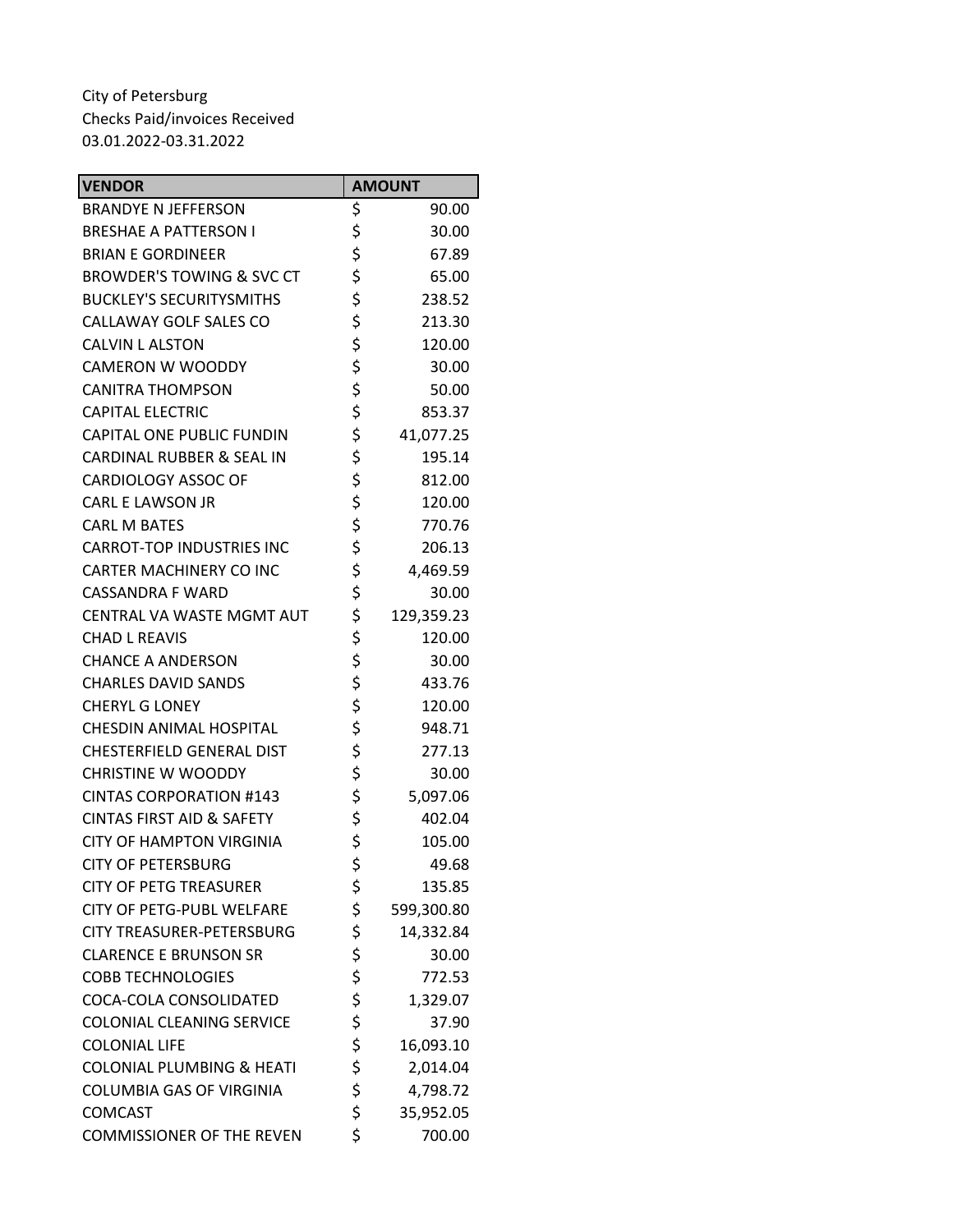| <b>VENDOR</b>                        | <b>AMOUNT</b>   |
|--------------------------------------|-----------------|
| COMMONWEALTH OF VIRGINIA             | \$<br>1,016.21  |
| <b>COMPUTER PROJECTS OF</b>          | \$<br>360.00    |
| <b>COMPUTERPLUS SALES &amp; SERV</b> | \$<br>178.57    |
| <b>CORE AND MAIN LP</b>              | \$<br>2,089.50  |
| <b>CORTECH LLC</b>                   | \$<br>5,759.59  |
| <b>CORY D HAYES</b>                  | \$<br>30.00     |
| <b>COSTAR REALITY</b>                | \$<br>1,046.40  |
| <b>CRAIG R SCRIBNER</b>              | \$<br>30.00     |
| <b>CRAIG S LUCAS</b>                 | \$<br>725.00    |
| <b>CRATER PLANNING DISTRICT</b>      | \$<br>10,536.50 |
| <b>CRATER YOUTH CARE COMMISS</b>     | \$<br>19,894.83 |
| <b>CREATIVE PAINTING INC</b>         | \$<br>20,345.00 |
| <b>CROSSROADS FORD MAZDA</b>         | \$<br>181.47    |
| <b>CTAV</b>                          | \$<br>375.00    |
| <b>CTP SOLUTIONS</b>                 | \$<br>1,133.46  |
| <b>DAMION WYCHE</b>                  | \$<br>50.00     |
| <b>DANIELLE FERGUSON</b>             | \$<br>433.76    |
| <b>DANIELLE KOHLER</b>               | \$<br>40.00     |
| <b>DAVID B WALTHALL</b>              | \$<br>60.00     |
| DAVID G MASON II                     | \$<br>90.00     |
| DELTA OIL COMMERCIAL                 | \$<br>1,420.18  |
| <b>DELVINA DIGGS</b>                 | \$<br>40.00     |
| <b>DEMCO INC</b>                     | \$<br>574.93    |
| <b>DENISE STROTHER</b>               | \$<br>211.25    |
| <b>DIAMOND SPRINGS</b>               | \$<br>18.90     |
| DISPUTANTA ANIMAL HOSPITA            | \$<br>2,368.62  |
| <b>DISTRICT 19 COMMUNITY</b>         | \$<br>57,087.25 |
| <b>DMV</b>                           | \$<br>750.00    |
| <b>DOMINIC M RUFFIN</b>              | \$<br>30.00     |
| <b>DOMINION ENERGY VIRGINIA</b>      | \$<br>92,115.15 |
| DORCAS C.DOWNING                     | \$<br>150.00    |
| <b>E B WASHINGTON</b>                | \$<br>10,468.00 |
| <b>EASTERN FORESTRY &amp; TREE S</b> | \$<br>7,200.00  |
| <b>EDMUNDS WASTE REMOVAL INC</b>     | \$<br>1,200.00  |
| <b>EDUCATION PARTNERS</b>            | \$<br>17,318.75 |
| <b>ELAVON INC</b>                    | \$<br>109.67    |
| <b>EMERLINA C BINUYA</b>             | \$<br>120.00    |
| <b>ENTEROS DESIGN, PC</b>            | \$<br>2,017.16  |
| <b>EPITOME NETWORKS</b>              | \$<br>169.00    |
| EQUITABLE SALARY ALLOTMEN            | \$<br>22.00     |
| <b>ERIN M MCCLURE</b>                | \$<br>4,500.00  |
| <b>EZEKIEL W KOFRON</b>              | \$<br>120.00    |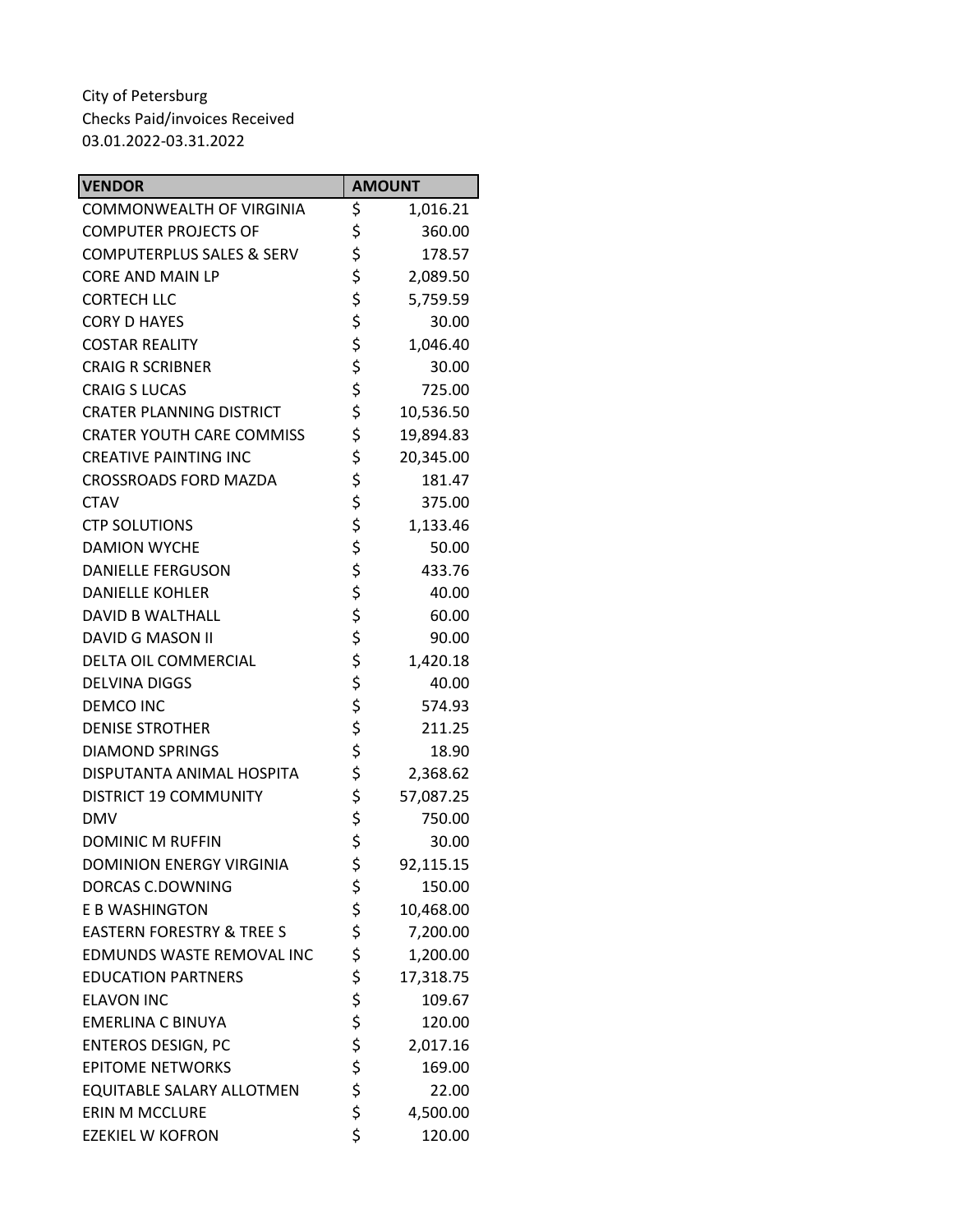| <b>VENDOR</b>                        | <b>AMOUNT</b>   |
|--------------------------------------|-----------------|
| <b>FASTENAL COMPANY</b>              | \$<br>52.75     |
| <b>FATIMA L SMITH</b>                | \$<br>60.00     |
| <b>FBI-LEEDA INC</b>                 | \$<br>100.00    |
| <b>FERRARA CONSTRUCTION SAFE</b>     | \$<br>5,400.91  |
| <b>FINDAWAY WORLD LLC</b>            | \$<br>2,624.85  |
| FIRE PROTECTION EQUIP CO             | \$<br>1,115.00  |
| <b>FOBBS QUALITY SIGNS LLC</b>       | \$<br>8,420.20  |
| <b>FORREST B KROENER</b>             | \$<br>30.00     |
| <b>FORTILINE INC</b>                 | \$<br>14,569.20 |
| <b>FOXSTER OPCO, LLC</b>             | \$<br>830.00    |
| <b>FRANCO'S LIBERTY BRIDGE I</b>     | \$<br>3,940.80  |
| FRAZIER ELECTRICAL CONTRA            | \$<br>501.08    |
| GALE WELDING & MACHINE CO            | \$<br>958.45    |
| <b>GALLS LLC</b>                     | \$<br>1,796.91  |
| <b>GARBERS OF RICHMOND INC</b>       | \$<br>5,340.00  |
| <b>GENERAL DISTRICT COURT</b>        | \$<br>330.00    |
| <b>GENTRY WELL WORKS INC</b>         | \$<br>285.00    |
| <b>GILLIG LLC</b>                    | \$<br>313.60    |
| <b>GLENDINE D LIPFORD</b>            | \$<br>60.00     |
| <b>GRAHAMS EXTERMINATING SVC</b>     | \$<br>1,094.00  |
| <b>GRAINGER</b>                      | \$<br>1,338.07  |
| <b>GREATER RICHMOND TRANSIT</b>      | \$<br>33,333.34 |
| <b>GREYHOUND LINES INC</b>           | \$<br>774.00    |
| <b>GUARDIAN</b>                      | \$<br>5,957.20  |
| <b>GUERNSEY TINGLE ARCH</b>          | \$<br>12,262.00 |
| <b>HANOVER TOOL</b>                  | \$<br>200.00    |
| <b>HERETICK FEED &amp; SEED CO</b>   | \$<br>1,890.86  |
| <b>HERITAGE PORTRAITS &amp; ALBU</b> | \$<br>550.00    |
| <b>HILDA M DIGGS</b>                 | \$<br>30.00     |
| HILL MANUFACTURING CO INC            | \$<br>528.15    |
| HOME DEPOT CREDIT SERVICE            | \$<br>1,712.59  |
| <b>HOWARD M WILLIAMS</b>             | \$<br>60.00     |
| <b>IAAO</b>                          | \$<br>225.00    |
| <b>IBM CORPORATION</b>               | \$<br>1,902.38  |
| <b>ICMA RETIREMENT TRUST IRA</b>     | \$<br>150.00    |
| <b>ID NETWORKS</b>                   | \$<br>5,000.00  |
| <b>INDUSTRIAL HEALTH AND WEL</b>     | \$<br>420.00    |
| <b>INFRASTRUCTURE SOLUTIONS</b>      | \$<br>2,140.26  |
| <b>INGRAM LIBRARY SERVICES</b>       | \$<br>107.12    |
| <b>INSIGHT DIRECT USA INC</b>        | \$<br>9,729.00  |
| <b>ITRON INC</b>                     | \$<br>312.50    |
| J R THARPE TRUCKING CO               | \$<br>8,294.48  |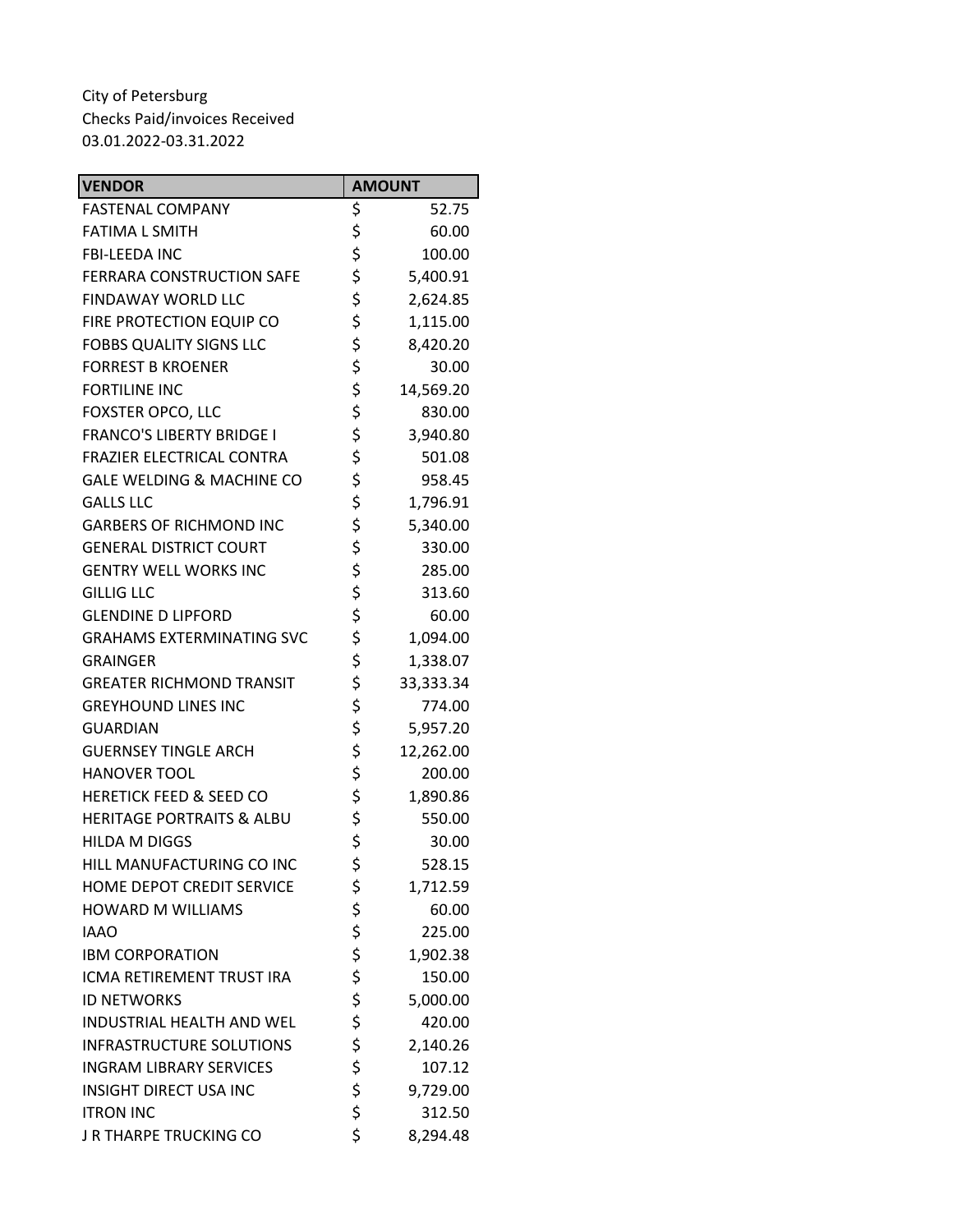| <b>VENDOR</b>                    |          | <b>AMOUNT</b> |
|----------------------------------|----------|---------------|
| J.D. POWER                       | \$       | 3,952.57      |
| <b>JACOB GORDON</b>              | \$       | 433.76        |
| <b>JACQUELINE N KINCAID</b>      | \$       | 120.00        |
| <b>JAKAEL LEE</b>                | \$       | 30.00         |
| <b>JAMES D.BRITT</b>             | \$       | 150.00        |
| <b>JAMES L TYLER</b>             | \$       | 30.00         |
| <b>JANET L COUSINS</b>           | \$       | 60.00         |
| JEFFREY BARNES JR.               | \$       | 30.00         |
| <b>JESSICA RODRIGUES</b>         | \$       | 80.00         |
| <b>JOHN B PHILLIPS JR</b>        | \$       | 150.00        |
| JOHN DEERE FINANCIAL             | \$       | 3,573.20      |
| <b>JOHNAY R JONES</b>            | \$       | 60.00         |
| JOHNSON CONTROLS SECURITY        | \$       | 1,793.62      |
| JOHNSON-LAMBE CO CORP            | \$       | 3,781.00      |
| <b>JONAS MARKETING ASSOCIATE</b> | \$       | 3,000.00      |
| <b>JOSEPH W LEE</b>              | \$       | 433.76        |
| JOYNER PAINT & FRAME CO          | \$       | 664.13        |
| <b>JUANISHA S HOLCOMB</b>        | \$       | 150.00        |
| <b>JULIEN A JEAN-PIERRE</b>      | \$       | 120.00        |
| <b>JUSTICE HOUSING INC</b>       | \$       | 12,500.00     |
| <b>JUSTIN STANLEY</b>            | \$       | 5,750.00      |
| <b>KEITH H FERGUSON</b>          | \$       | 30.00         |
| <b>KEVIN L CURRY</b>             | \$       | 60.00         |
| <b>KEVIN R MUELLER</b>           | \$       | 433.76        |
| <b>KEVIN V ALLISON</b>           | \$       | 150.00        |
| <b>KEVIN V.ALLISON</b>           | \$       | 150.00        |
| <b>KHADIJA R.BROWN</b>           | \$       | 120.00        |
| <b>KHALID MUHAMMED</b>           | \$       | 325.00        |
| <b>KIERRA RANDALL</b>            | \$<br>\$ | 40.00         |
| KIMLEY-HORN & ASSOC INC          |          | 393.72        |
| <b>KLEEN KRAFT REMEDIATION S</b> | \$       | 4,600.00      |
| <b>KRYSTLE GRANDERSON</b>        | \$       | 40.00         |
| <b>KYMBERLY C SCOTT</b>          | \$       | 120.00        |
| <b>LANASIA DOZIER</b>            | \$       | 40.00         |
| <b>LANDSCAPE SUPPLY INC</b>      | \$       | 950.00        |
| LANGUAGE LINE SERVICE INC        | \$       | 224.74        |
| LAQUNDRA HICKMAN                 | \$       | 50.00         |
| <b>LATOYA BRIGGS</b>             | \$       | 50.00         |
| <b>LAWRENCE EQUIPMENT</b>        | \$       | 3,556.06      |
| LB WATER SERVICE INC             | \$       | 3,151.19      |
| LEE-HY PAVING CORPORATION        | \$       | 2,637.30      |
| LEETE TIRE & AUTO CTR INC        | \$       | 50,771.36     |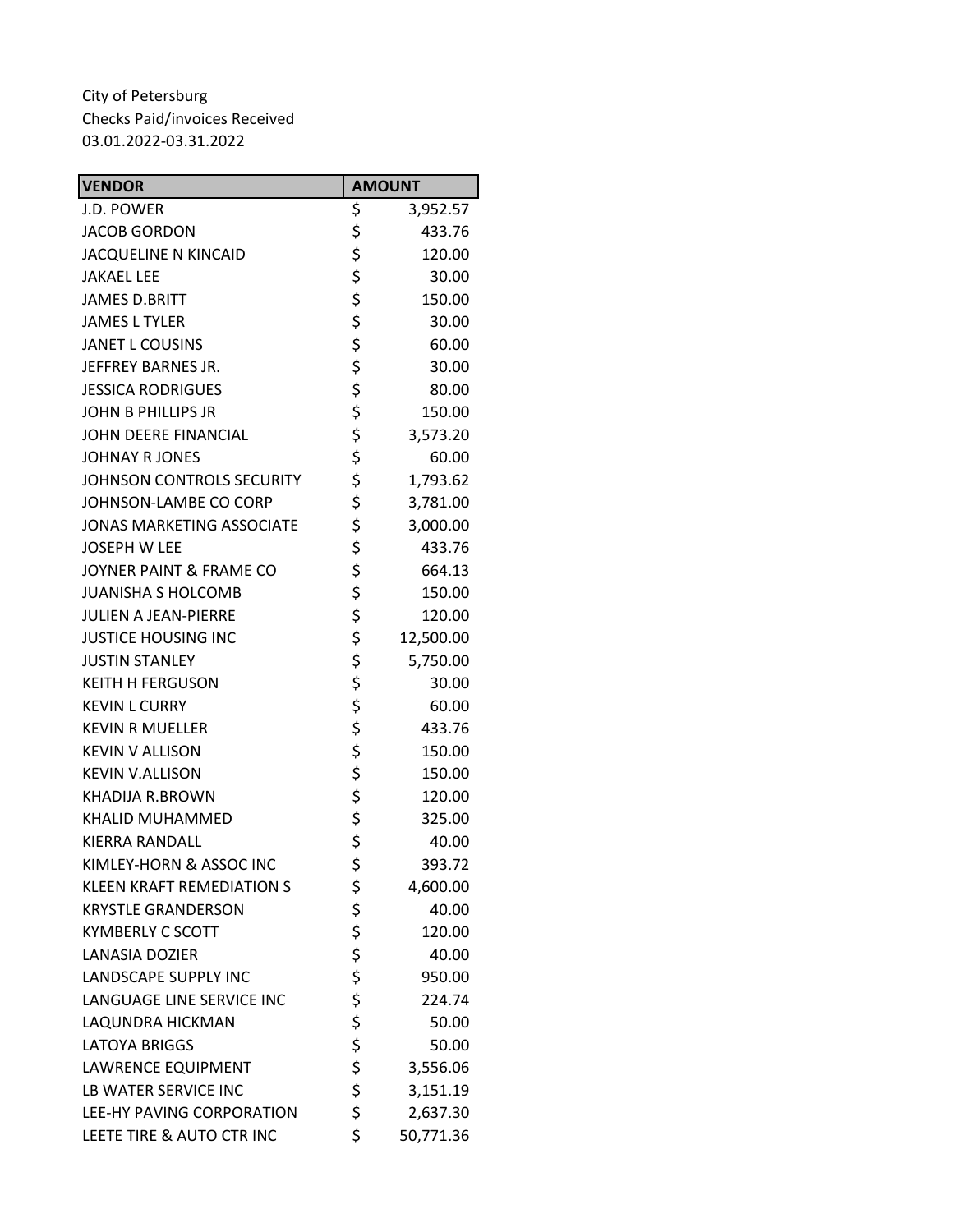| <b>VENDOR</b>                      |          | <b>AMOUNT</b> |
|------------------------------------|----------|---------------|
| LENDING TREE LLC                   | \$       | 4,200.00      |
| LEXISNEXIS RISK SOLUTIONS          | \$       | 2,970.52      |
| LIGHTLE ENTERPRISES OF OH          | \$       | 7,194.00      |
| <b>LINDA R POPE</b>                | \$       | 30.00         |
| <b>LINDA W TAYLOR</b>              | \$\$\$   | 60.00         |
| LIYONTE' A WHITE                   |          | 30.00         |
| LOELESIA ARCANGEL                  |          | 30.00         |
| <b>LONNIE H HOBBS</b>              | \$       | 30.00         |
| <b>LUCIA S PARSLEY</b>             | \$       | 30.00         |
| <b>LUCK STONE CORP</b>             | \$       | 2,175.17      |
| LVNV FUNDING LLC                   | \$<br>\$ | 370.80        |
| <b>MABRY'S GARAGE &amp; TOWING</b> |          | 390.00        |
| <b>MAGGIE GEORGE</b>               | \$       | 150.00        |
| <b>MANSFIELD OIL CO</b>            | \$       | 22,984.27     |
| <b>MARCUS T SMITH</b>              | \$       | 60.00         |
| <b>MARK TURNER CONSTRUCTION</b>    | \$       | 253,423.24    |
| <b>MARY E PARKER</b>               | \$       | 60.00         |
| <b>MARY ELLEN LYNN</b>             | \$       | 520.00        |
| <b>MAYER ELECTRIC SUPPLY CO</b>    | \$       | 8,160.31      |
| MCDONOUGH BOLYARD PECK             | \$       | 533.74        |
| MCGRIFF INSURANCE SERVICE          | \$       | 2,070.00      |
| <b>MCI COMM SERVICE</b>            | \$       | 34.64         |
| MCKESSON MEDICAL-SURGICAL          | \$       | 1,559.21      |
| MELISSA KAY B. ADAMS               | \$       | 433.76        |
| MICHAEL D TUCKER SR                | \$       | 60.00         |
| MICHAEL SCOTT SR.                  | \$       | 338.14        |
| MICROSOFT CORPORATION              | \$       | 7,371.39      |
| <b>MIDWEST TAPE LLC</b>            | \$\$\$   | 316.02        |
| MINNESOTA LIFE                     |          | 1,924.40      |
| MOBILE COMMUNICATIONS OF           |          | 4,694.54      |
| MONIQUE CHEATHAM                   | \$       | 100.00        |
| <b>MORTON SALT INC</b>             | \$       | 23,763.47     |
| <b>MOTOROLA SOLUTIONS INC</b>      | \$       | 35,140.67     |
| MUNICIPAL EMERGENCY SERVI          | \$       | 1,308.50      |
| NATIONWIDE RETIREMENT SOL          | \$       | 5,302.00      |
| <b>NATURE'S SELECT</b>             | \$\$\$   | 211.18        |
| <b>NC CHILD SUPPORT</b>            |          | 459.07        |
| <b>NCDA</b>                        |          | 550.00        |
| <b>NEW YORK SCU</b>                | \$       | 480.00        |
| <b>NGUYEN BALLATO</b>              | \$       | 39.87         |
| <b>NMS IMAGING INC</b>             | \$       | 895.00        |
| NORTH SYCAMORE MC LLC              | \$       | 7,259.01      |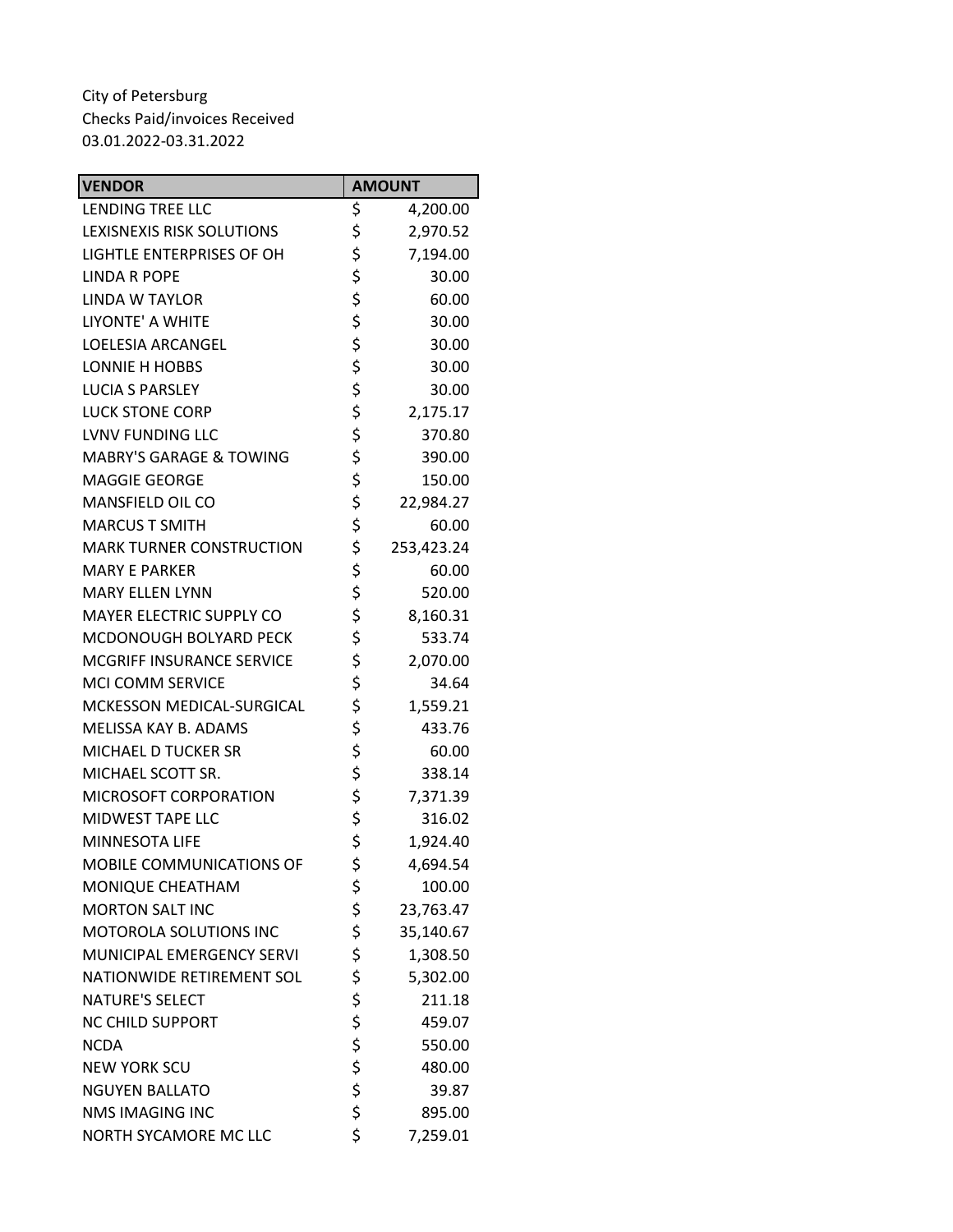| <b>VENDOR</b>                  | <b>AMOUNT</b>    |
|--------------------------------|------------------|
| NORTHERN SAFETY CO INC         | \$<br>632.47     |
| NYS CHILD SUPPORT PROCESS      | \$<br>251.64     |
| <b>OLIVIA L EVERETT</b>        | \$<br>30.00      |
| ORA M PETERSON                 | \$<br>655.94     |
| <b>OVERDRIVE</b>               | \$<br>43.50      |
| <b>OWEN PRINTING CO</b>        | \$<br>3,792.89   |
| P D BROOKS TRAFFIC CONTRL      | \$<br>1,138.28   |
| <b>PAIGE D HAYNES</b>          | \$<br>60.00      |
| PATRICIA A TAZEWELL            | \$<br>30.00      |
| <b>PATRICIA B TUCKER</b>       | \$<br>60.00      |
| PATRICIA YOUNG                 | \$<br>50.00      |
| PATRICK N. WASHINGTON          | \$<br>1,161.53   |
| <b>PENDER &amp; COWARD</b>     | \$<br>22,000.00  |
| PENINSULA CLEANING SERVIC      | \$<br>4,913.10   |
| PENINSULA DATA SERVICE CT      | \$<br>1,300.67   |
| PETERSBURG ALARM CO INC        | \$<br>365.63     |
| PETERSBURG AREA REGIONAL       | \$<br>9,625.00   |
| PETERSBURG TRADING CO INC      | \$<br>590.70     |
| PIONEER MANUFACTURING CO       | \$<br>2,670.61   |
| PITNEY BOWES GLOBAL            | \$<br>179.82     |
| POWERS AUTO PARTS INC          | \$<br>4,235.72   |
| PREMIUM DISTRIBUTORS OF V      | \$<br>378.00     |
| PRINCE GEORGE CMBND COURT      | \$<br>340.91     |
| PRO CHEM INC                   | \$<br>1,243.87   |
| PROJECT: HOMES                 | \$<br>100,000.00 |
| PTS PROVIDERS INC              | \$<br>150.44     |
| <b>PURCHASE POWER</b>          | \$<br>756.45     |
| <b>QUANTUM MARKETING GROUP</b> | \$<br>371.21     |
| R & H SYSTEMS INC              | \$<br>1,352.93   |
| RAGSDALE BUILDING SUPPLY       | \$<br>61.37      |
| RASHIDA ABDULLAH               | \$<br>211.25     |
| REACH EAP, LLC                 | \$<br>1,460.50   |
| RED WING BUSINESS ADVANTA      | \$<br>118.89     |
| <b>RENE M SERVELLON</b>        | \$<br>30.00      |
| REVEAL MEDIA USA INC           | \$<br>1,030.00   |
| RICHARD A BRODA                | \$<br>90.00      |
| RICHMOND ALARM COMPANY         | \$<br>481.00     |
| RICHMOND MACHINERY & EQUI      | \$<br>2,388.75   |
| <b>RICOH USA INC</b>           | \$<br>41,890.74  |
| RIVERSIDE REGIONAL JAIL        | \$<br>204,654.00 |
| <b>ROBERT HALF</b>             | \$<br>2,665.92   |
| ROBERTS OXYGEN CO INC          | \$<br>648.66     |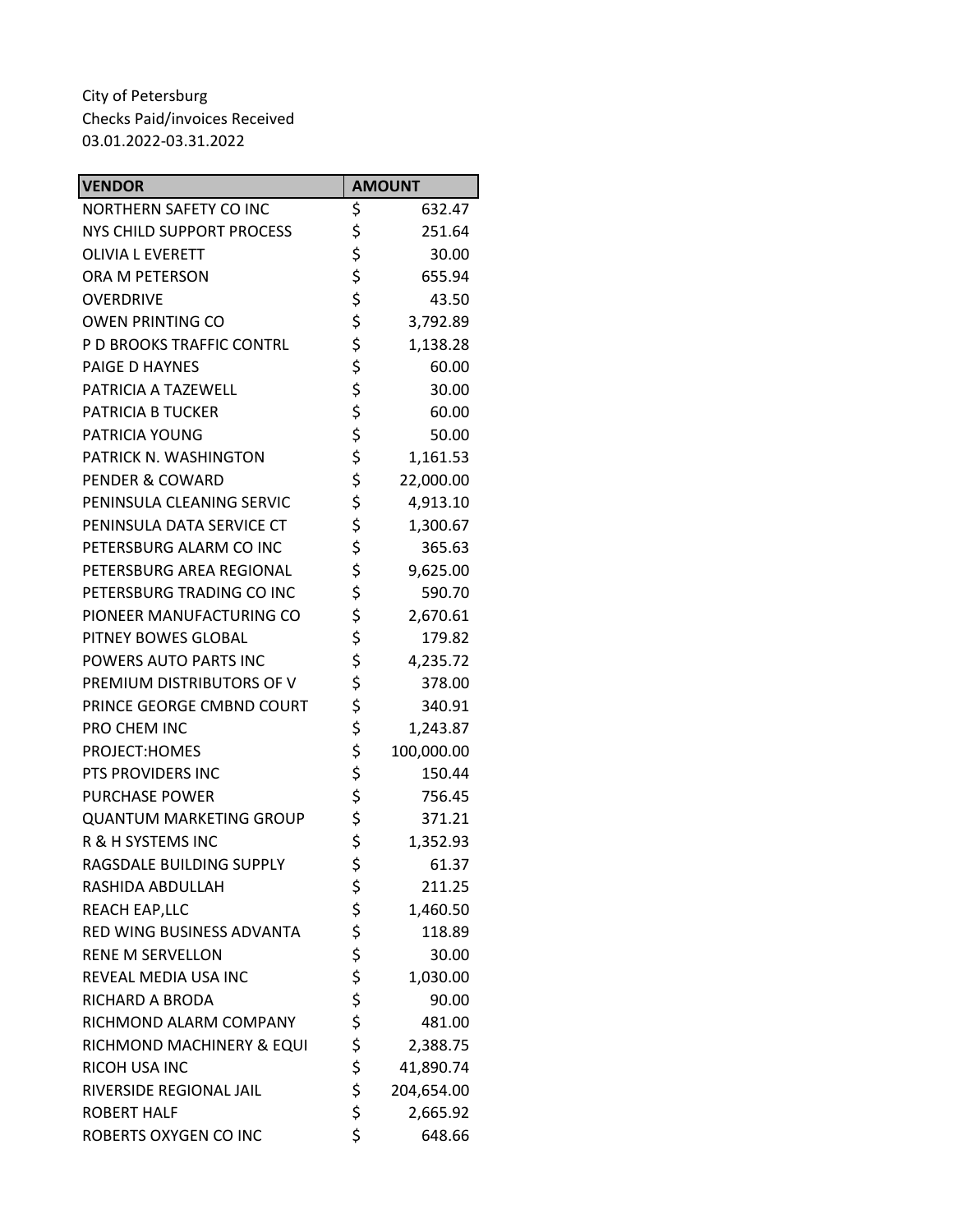| <b>VENDOR</b>                    | <b>AMOUNT</b>    |
|----------------------------------|------------------|
| ROCHELLE K SILAS                 | \$<br>90.00      |
| RONSHAI GILCHRIST                | \$<br>400.00     |
| ROSIE L HALL                     | \$<br>30.00      |
| <b>ROTO ROOTER</b>               | \$<br>1,025.00   |
| ROY A STOUT JR                   | \$<br>441.52     |
| <b>RRS FOODSERVICE</b>           | \$<br>2,349.93   |
| RUTHERFORD JANITOR SUPPLY        | \$<br>78.00      |
| SAFETY FIRST COMP OF VA          | \$<br>653.00     |
| SAFETY-KLEEN SYSTEMS INC         | \$<br>230.54     |
| SAF-GARD SAFETY SHOE CO I        | \$<br>3,072.81   |
| <b>SANDRA B NEWTON</b>           | \$<br>30.00      |
| <b>SANDS ANDERSON PC</b>         | \$<br>79,857.69  |
| SARAH R BARLOW                   | \$<br>90.00      |
| SCHINDLER ELEVATOR CORP          | \$<br>572.64     |
| <b>SCRIBNET, LLC</b>             | \$<br>1,757.50   |
| <b>SEGRA</b>                     | \$<br>10,384.78  |
| SENCOMMUNICATIONS INC            | \$<br>2,010.00   |
| SHANIQUA M MCCRAE                | \$<br>90.00      |
| <b>SHANTE SMITH</b>              | \$<br>60.00      |
| <b>SHARON A ELLIS</b>            | \$<br>120.00     |
| <b>SHAVON MASON</b>              | \$<br>50.00      |
| SHEEHY FORD OF RICHMOND          | \$<br>255,155.21 |
| <b>SHEKIRA WYNN</b>              | \$<br>51.49      |
| <b>SHELLY GRESHAM</b>            | \$<br>30.00      |
| SHELLY M GRESHAM                 | \$<br>90.00      |
| SHERRIL L MARSHALL               | \$<br>60.00      |
| <b>SLOAN'S TOWING</b>            | \$<br>150.00     |
| SOFTWARE UNLIMITED CORP          | \$<br>1,990.00   |
| SONITROL OF GREATER              | \$<br>255.00     |
| SONNY MERRYMAN INC               | \$<br>701.37     |
| SOUTH CENTRAL WASTEWATER         | \$<br>424,671.38 |
| SOUTHERN CONSTRUCTION UTI        | \$<br>18,829.40  |
| <b>SOUTHERN ELEVATOR</b>         | \$<br>194.25     |
| SOUTHSIDE ELECTRIC COOP I        | \$<br>156.15     |
| SOUTHSIDE REG MEDICAL CTR        | \$<br>594.17     |
| SOUTHSIDE VIRGINIA               | \$<br>29,166.00  |
| SPAIN & WILLIAMS GARAGE          | \$<br>740.00     |
| <b>SPENCER HARRIS</b>            | \$<br>80.00      |
| <b>SPIROS GEORGOGIANIS</b>       | \$<br>5,463.64   |
| <b>STANLEY STEEMER INTERNATI</b> | \$<br>1,470.00   |
| STAPLES BUSINESS ADVANTAG        | \$<br>5,919.03   |
| STEPHANIE N MADDOX               | \$<br>60.00      |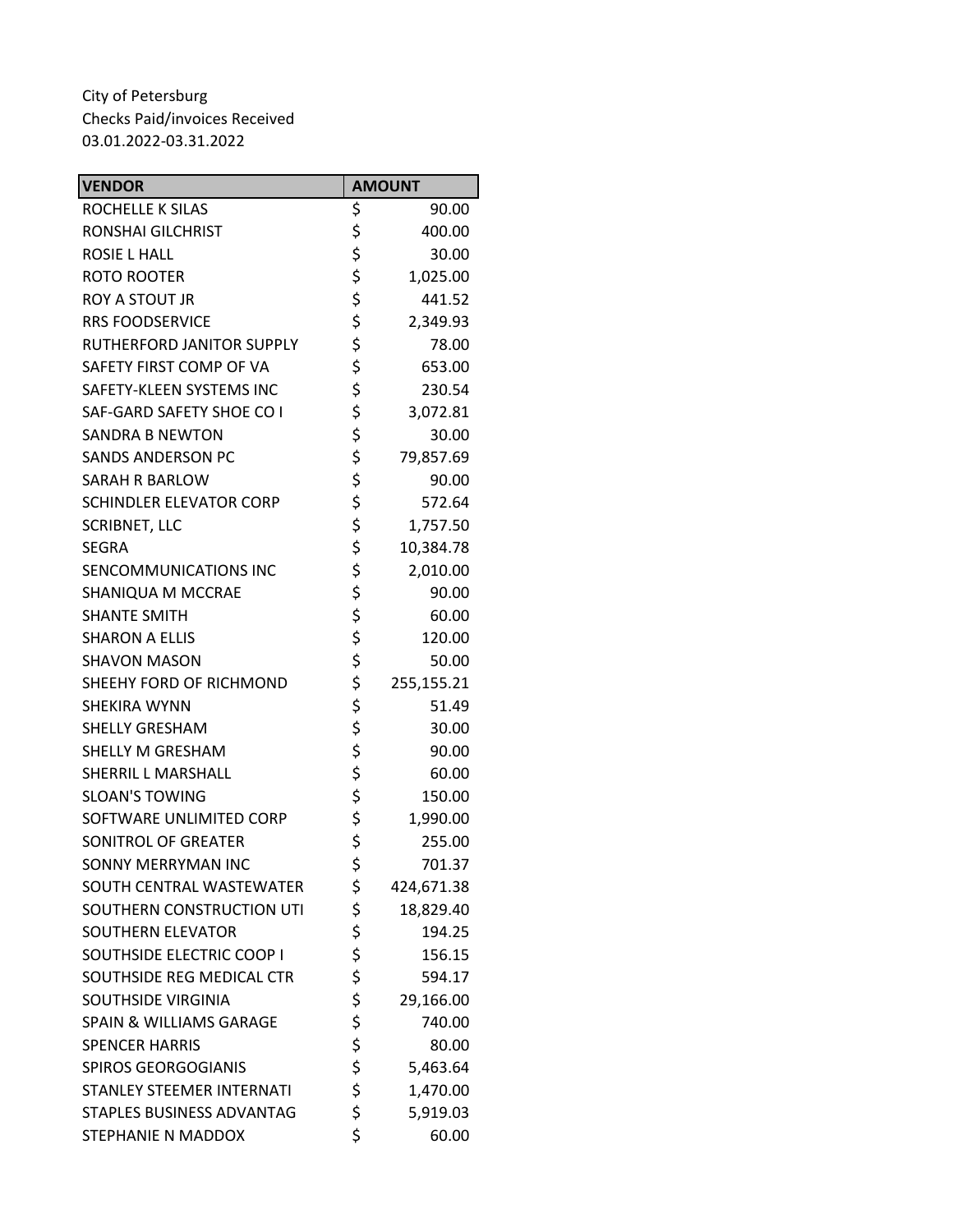| <b>VENDOR</b>                    |          | <b>AMOUNT</b> |
|----------------------------------|----------|---------------|
| <b>STEVEN COLES</b>              | \$       | 90.00         |
| <b>STEVEN O.COLES</b>            | \$       | 150.00        |
| STROSNIDER CHEVROLET INC         | \$       | 1,759.78      |
| <b>SUPREME COURT OF VA</b>       | \$       | 96.00         |
| <b>SUSIE M JOHNSON</b>           | \$       | 60.00         |
| <b>SUSSEX COMBINED COURT</b>     | \$       | 78.24         |
| <b>SUZANNE E. WADE</b>           | \$       | 613.86        |
| T.J. VIDEO PRODUCTIONS           | \$       | 200.00        |
| TABERNACLE BAPTIST CHURCH        | \$       | 1,389.89      |
| <b>TACS</b>                      | \$<br>\$ | 223.05        |
| <b>TANGELA INNIS</b>             |          | 190.52        |
| <b>TASHA GREEN</b>               | \$       | 30.00         |
| <b>TATIYANA WRIGHT</b>           | \$       | 40.00         |
| <b>TELKA PARHAM</b>              | \$       | 200.00        |
| <b>TENCARVA MACHINERY CO</b>     | \$       | 1,779.31      |
| <b>TERESA W HICKS</b>            | \$       | 400.00        |
| <b>THALIA R WINFIELD</b>         | \$       | 60.00         |
| THE CROWLEY COMPANY              | \$       | 2,101.00      |
| THE PETERSBURG LIBRARY FO        | \$       | 13,054.48     |
| THE PROACTIVE SPORTS GROU        | \$       | 15.00         |
| THE SPELLER CONSULTING GR        | \$       | 20,000.00     |
| <b>TIDEWATER FLEET SUPPLY</b>    | \$       | 1,330.98      |
| <b>TIERRA LEWIS</b>              | \$       | 40.00         |
| <b>TIERRA S YOUNG</b>            | \$       | 120.00        |
| TIFFANY M COLEMAN                | \$       | 30.00         |
| TIMMONS GROUP, INC               | \$       | 4,375.31      |
| <b>TIMOTHY A.CRAWLEY</b>         | \$       | 150.00        |
| <b>TIMOTHY STEPHENS</b>          | \$       | 60.00         |
| <b>TINITIA L GHOLSON</b>         | \$<br>\$ | 60.00         |
| TIPCO TECHNOLOGIES INC           |          | 5.20          |
| TMDE CALIBRATION LABS INC        | \$       | 425.00        |
| <b>T-MOBILE</b>                  | \$       | 3,274.51      |
| <b>TRACY L TUCKER</b>            | \$       | 30.00         |
| <b>TRAFFIC SAFETY SUPPLIES I</b> | \$       | 7,700.00      |
| TREASURER CITY OF EMPORIA        | \$       | 466.68        |
| TREASURER OF VIRGINIA            | \$       | 64,445.80     |
| TRI-STATE UTILITIES CO           | \$       | 2,880.00      |
| <b>TUCKER AND FISHER FUNERAL</b> | \$       | 4,000.00      |
| <b>TYRONE HARVEY</b>             | \$       | 60.00         |
| UNIFIRST FIRST AID + SAFE        | \$       | 1,100.00      |
| UNITED RENTALS INC               | \$       | 5,433.83      |
| UNITED STATES GOLF ASSOC         | \$       | 150.00        |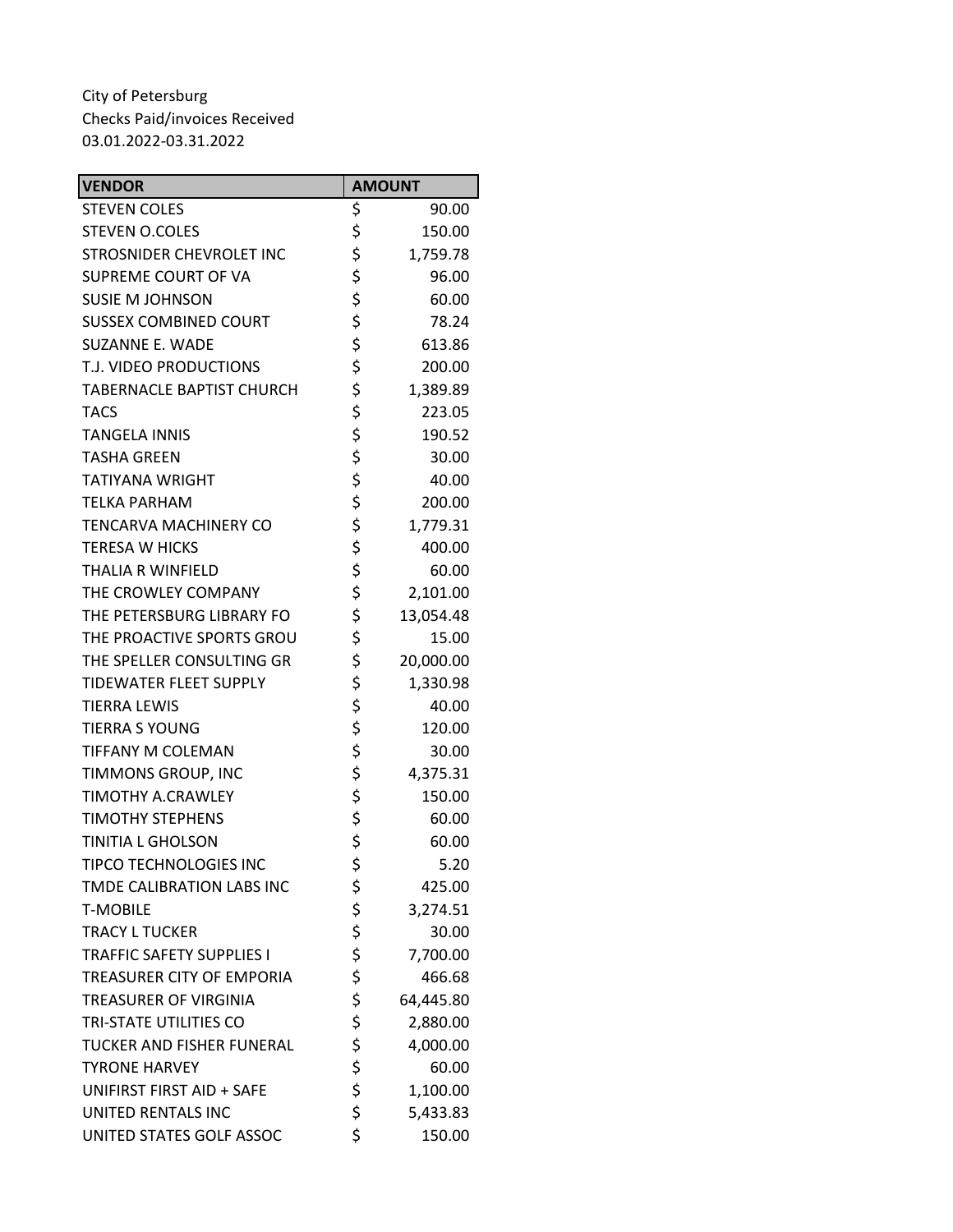| <b>VENDOR</b>                     | <b>AMOUNT</b>      |
|-----------------------------------|--------------------|
| UNITED STATES POSTAL SERV         | \$<br>116.00       |
| UNITED STATES POSTMASTER          | \$<br>15,000.00    |
| UNITED SYSTEMS & SOFTWARE         | \$<br>3,116.24     |
| <b>USA BLUE BOOK</b>              | \$<br>1,327.92     |
| <b>VA CORRECTIONAL ENTERPRIS</b>  | \$<br>50.00        |
| VA NETWORK FOR VICTIM             | \$<br>150.00       |
| <b>VAAO</b>                       | \$<br>35.00        |
| VACORP                            | \$<br>76,552.00    |
| <b>VALDEZZ E GRAVES</b>           | \$<br>30.00        |
| <b>VAMAC INC</b>                  | \$<br>220.08       |
| VANSHEIKA STEWART                 | \$<br>50.00        |
| <b>VANTAGEPOINT TRANSFER AGT</b>  | \$<br>1,661.18     |
| <b>VAUGHAN'S OUTDOOR POWER E</b>  | \$<br>72,792.00    |
| <b>VERIZON</b>                    | \$<br>104.97       |
| <b>VERIZON COMMUNICATIONS</b>     | \$<br>980.04       |
| <b>VERIZON CONNECT NWF INC</b>    | \$<br>1,596.00     |
| <b>VERIZON WIRELESS</b>           | \$<br>2,898.44     |
| <b>VERONICA R JONES</b>           | \$<br>60.00        |
| <b>VIRGIE C CREWS</b>             | \$<br>30.00        |
| <b>VIRGINIA ABC AUTHORITY</b>     | \$<br>450.00       |
| <b>VIRGINIA AUTO GLASS</b>        | \$<br>242.41       |
| <b>VIRGINIA BUSINESS SYSTEMS</b>  | \$<br>98.50        |
| <b>VIRGINIA CONCRETE CONSTRU</b>  | \$<br>20,676.00    |
| <b>VIRGINIA LAWYERS WEEKLY</b>    | \$<br>449.00       |
| <b>VIRGINIA STATE GOLF ASSOC</b>  | \$<br>392.00       |
| <b>VIRGINIA TITLE SERVICES I</b>  | \$<br>904.50       |
| <b>VITAL RECORDS CONTROL</b>      | \$<br>299.10       |
| <b>VRAV</b>                       | \$<br>300.00       |
| <b>VULCAN CONSTRUCTION MATER</b>  | \$<br>613.69       |
| <b>VUPS</b>                       | \$<br>353.85       |
| W B MASON CO INC                  | \$<br>9,535.19     |
| <b>WAVERLY GLASS SHOP CO, INC</b> | \$<br>510.00       |
| WHEEL SERVICE INC                 | \$<br>100.00       |
| <b>WILLIAMS SCOTSMAN INC</b>      | \$<br>585.70       |
| WITMER PUB.SAF.GROUP INC          | \$<br>845.00       |
| <b>WOLFREY CREATIVE SOLUTION</b>  | \$<br>70.00        |
| <b>WOODEN LEG VAN SHOP</b>        | \$<br>245.00       |
| WYATT SIGN & PAINTING CO          | \$<br>192.00       |
| YOLANDA T BULLOCK                 | \$<br>82.45        |
| <b>ZELDA C GRIFFIN</b>            | \$<br>60.00        |
| ZORO TOOLS INC                    | \$<br>293.84       |
| <b>Grand Total</b>                | \$<br>3,823,090.63 |